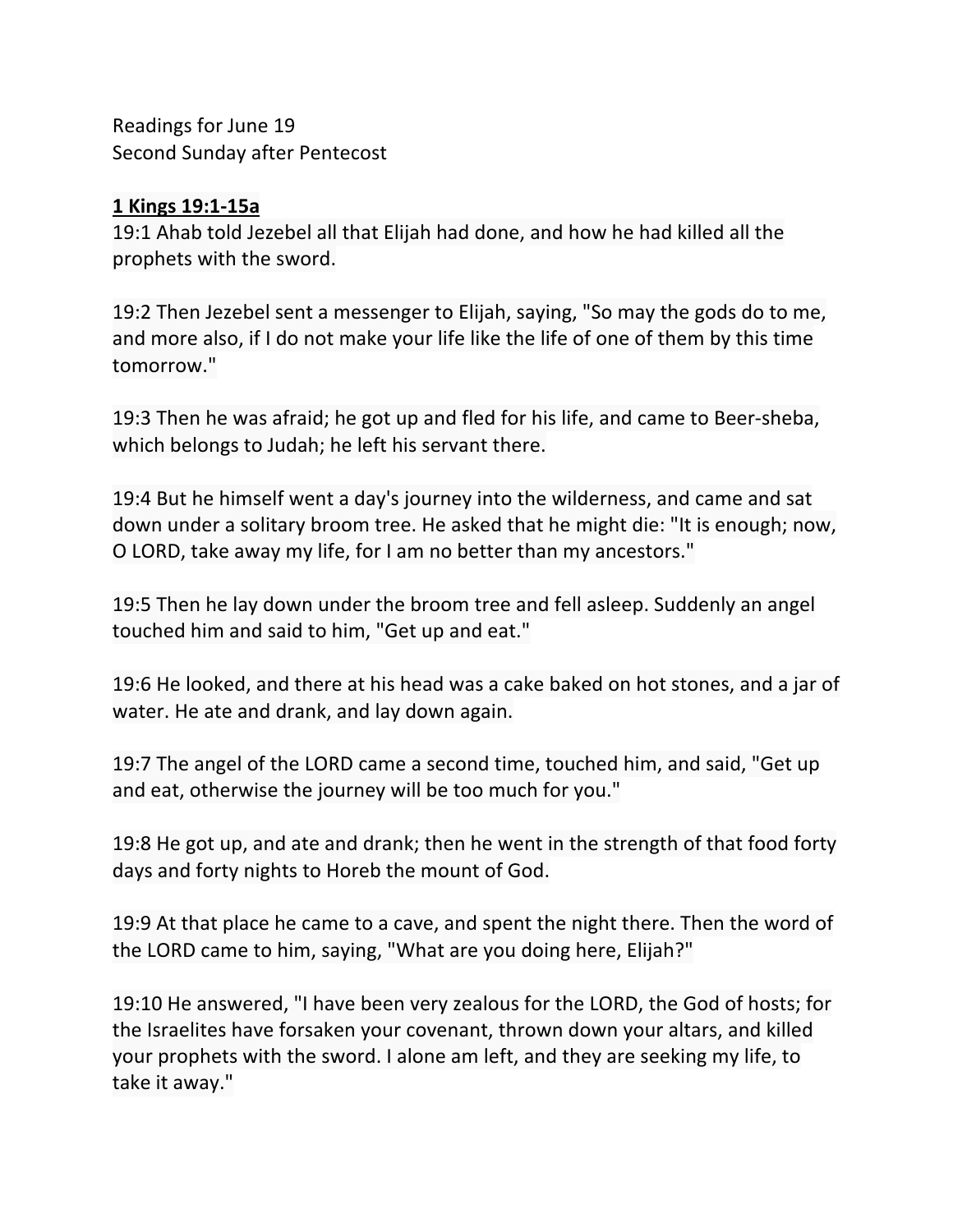19:11 He said, "Go out and stand on the mountain before the LORD, for the LORD is about to pass by." Now there was a great wind, so strong that it was splitting mountains and breaking rocks in pieces before the LORD, but the LORD was not in the wind; and after the wind an earthquake, but the LORD was not in the earthquake;

19:12 and after the earthquake a fire, but the LORD was not in the fire; and after the fire a sound of sheer silence.

19:13 When Elijah heard it, he wrapped his face in his mantle and went out and stood at the entrance of the cave. Then there came a voice to him that said, "What are you doing here, Elijah?"

19:14 He answered, "I have been very zealous for the LORD, the God of hosts; for the Israelites have forsaken your covenant, thrown down your altars, and killed your prophets with the sword. I alone am left, and they are seeking my life, to take it away."

19:15a Then the LORD said to him, "Go, return on your way to the wilderness of Damascus.

## **Luke 8:26-39**

8:26 Then they arrived at the country of the Gerasenes, which is opposite Galilee.

8:27 As he stepped out on land, a man of the city who had demons met him. For a long time he had worn no clothes, and he did not live in a house but in the tombs.

8:28 When he saw Jesus, he fell down before him and shouted at the top of his voice, "What have you to do with me, Jesus, Son of the Most High God? I beg you, do not torment me"--

8:29 for Jesus had commanded the unclean spirit to come out of the man. (For many times it had seized him; he was kept under guard and bound with chains and shackles, but he would break the bonds and be driven by the demon into the wilds.)